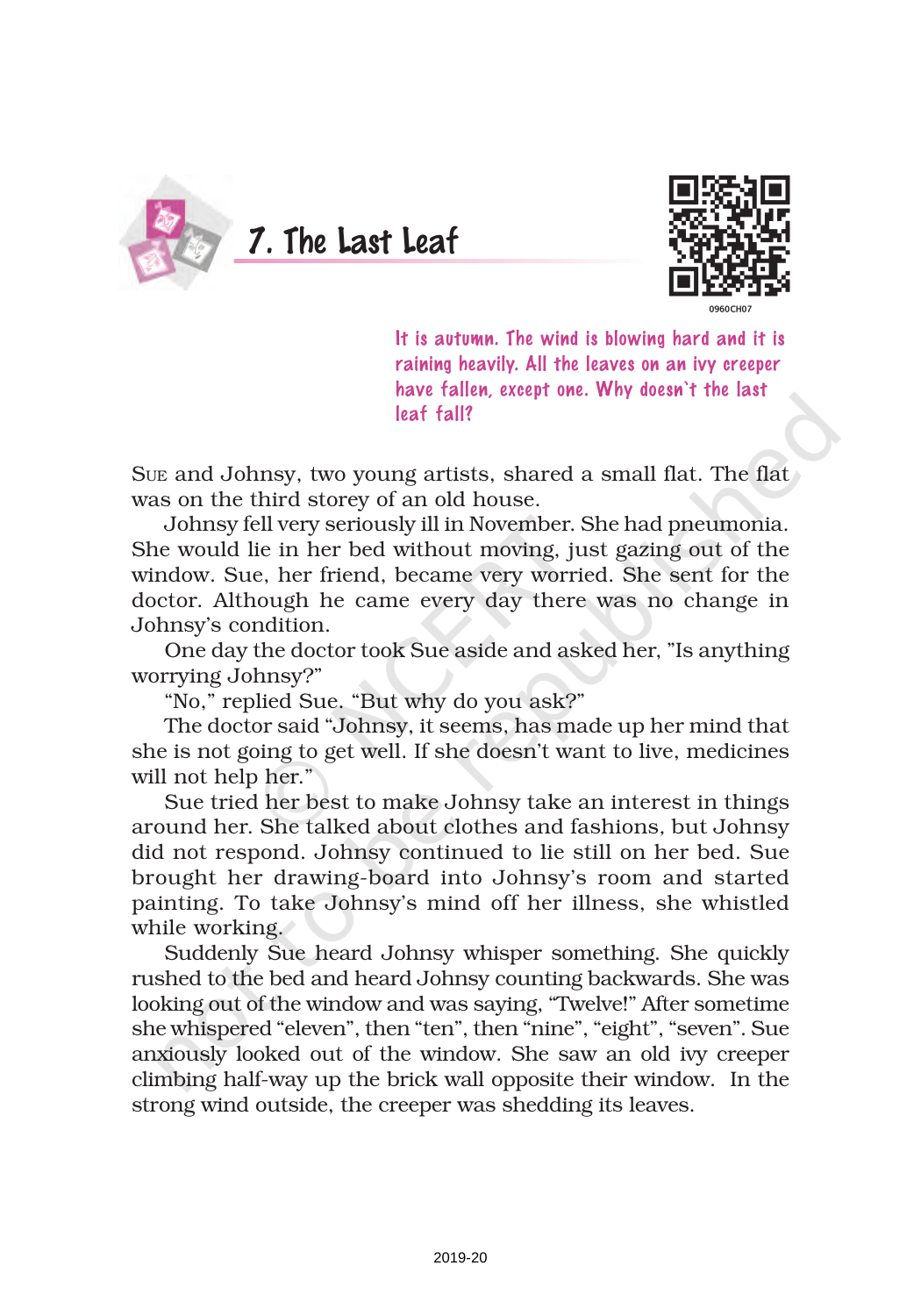"What is it, dear?" Sue asked.

"Six," whispered Johnsy. "They are falling faster now. Three days ago there were almost a hundred leaves. There are only five left now."

"It is autumn," said Sue, "and the leaves will fall."

"When the last leaf falls, I will die," said Johnsy with finality. "I have known this for the last three days."

"Oh, that's nonsense," replied Sue. "What have old ivy leaves to do with your getting well? The doctor is confident that you will get better."

Johnsy did not say anything. Sue went and brought her a bowl of soup.

"I don't want any soup," said Johnsy. "I am not hungry… Now there are only four leaves left. I want to see the last one fall before it gets dark. Then I will sleep forever."

Sue sat on Johnsy's bed, kissed her and said, "You are not going to die. I can't draw the curtain for I need the light. I want to finish the painting and get some money for us. Please, my dear





The Last Leaf/ 45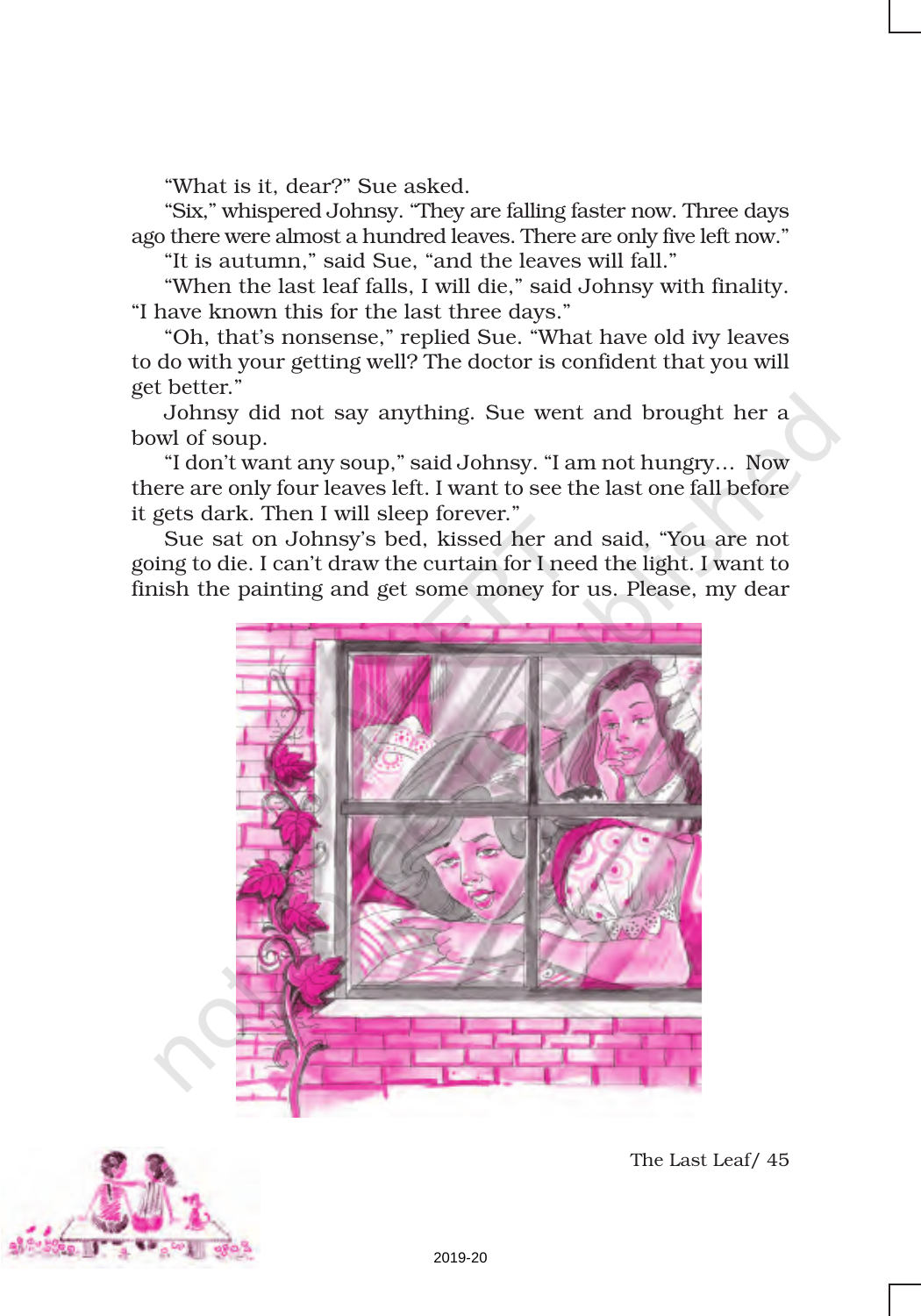friend," she begged Johnsy, "promise not to look out of the window while I paint."

"All right," said Johnsy. "Finish your painting soon for I want to see the last leaf fall. I'm tired of waiting. I have to die, so let me go away peacefully like one of those poor, tired leaves."

"Try to sleep," said Sue. "I have to paint an old miner. I will call Behrman up to be my model."

Sue rushed down. Behrman lived on the ground floor.

He was a sixty-year-old painter. His lifelong dream was to paint a masterpiece but that had remained a dream. Sue poured out her worries to Behrman. She told him how Johnsy was convinced that she would die when the last leaf fell.

"Is she stupid?" asked Behrman. "How can she be so foolish?" "She is running a high temperature,"complained Sue. "She refuses to eat or drink and that worries me a lot."

"I will come with you and see Johnsy," Behrman said.

They tiptoed into the room. Johnsy was sleeping. Sue drew the curtains together and they went to the next room. She peeped out through the window. There was only one leaf on the creeper. It was raining heavily and an icy-cold wind was blowing. It seemed



as though the leaf would fall any minute now. Behrman did not say a word. He went back to his room.

Johnsy woke up next morning. In a feeble voice she asked Sue to draw the curtains. Sue was nervous. She drew back the curtains very reluctantly.

"Oh!" Sue exclaimed as she looked at the vine creeper. "Look, there is still one leaf



46 / Moments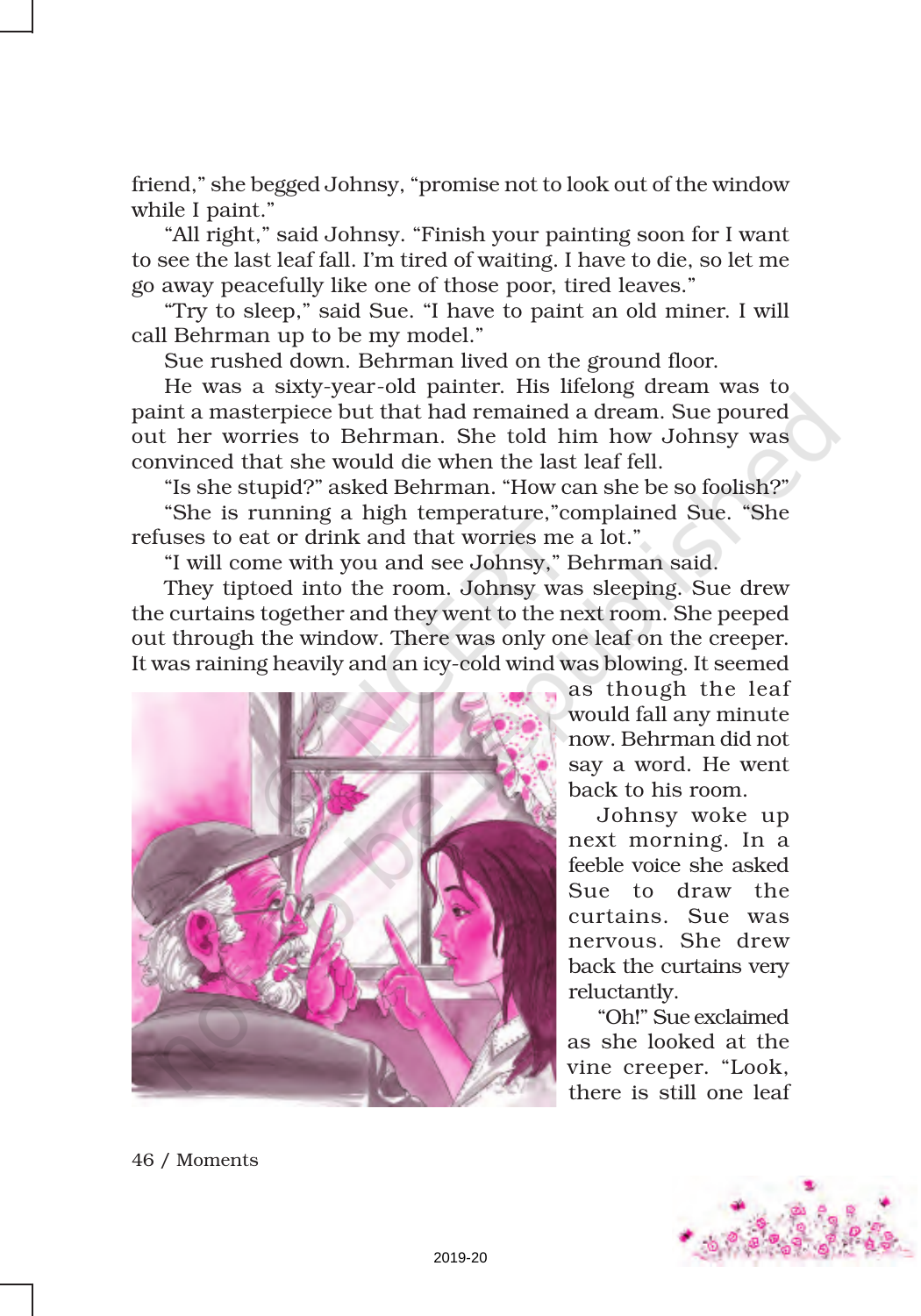on the creeper. It looks quite green and healthy. In spite of the storm and the fierce winds, it didn't fall."

"I heard the wind last night," said Johnsy. "I thought it would have fallen. It will surely fall today. Then I'll die."

"You won't die," said Sue energetically. "You have to live for your friends. What would happen to me if you die?"

Johnsy smiled weakly and closed her eyes. After every hour or so she would look out of the window and find the leaf still there. It seemed to be clinging to the creeper.

In the evening, there was another storm but the leaf did not fall. Johnsy lay for a long time looking at the leaf. Then she called out to Sue.

"I have been a bad girl. You have looked after me so lovingly and I have not cooperated with you. I have been depressed and gloomy. The last leaf has shown me how wicked I have been. I have realised that it is a sin to want to die."

Sue hugged Johnsy. Then she gave her lots of hot soup and a mirror. Johnsy combed her hair and smiled brightly.

In the afternoon the doctor came. After examining his patient he told Sue, "Johnsy now has the will to live. I am confident she'll recover soon. Now I must go downstairs and see Behrman. He is also suffering from pneumonia. But I am afraid, there is no hope for him."

The next morning Sue came and sat on Johnsy's bed. Taking Johnsy's hand in hers she said, "I have something to tell you. Mr Behrman died of pneumonia this morning. He was ill for only two days. The first day the janitor found him on his bed. His clothes and shoes were wet and he was shivering. He had been out in that stormy night."





The Last Leaf/ 47